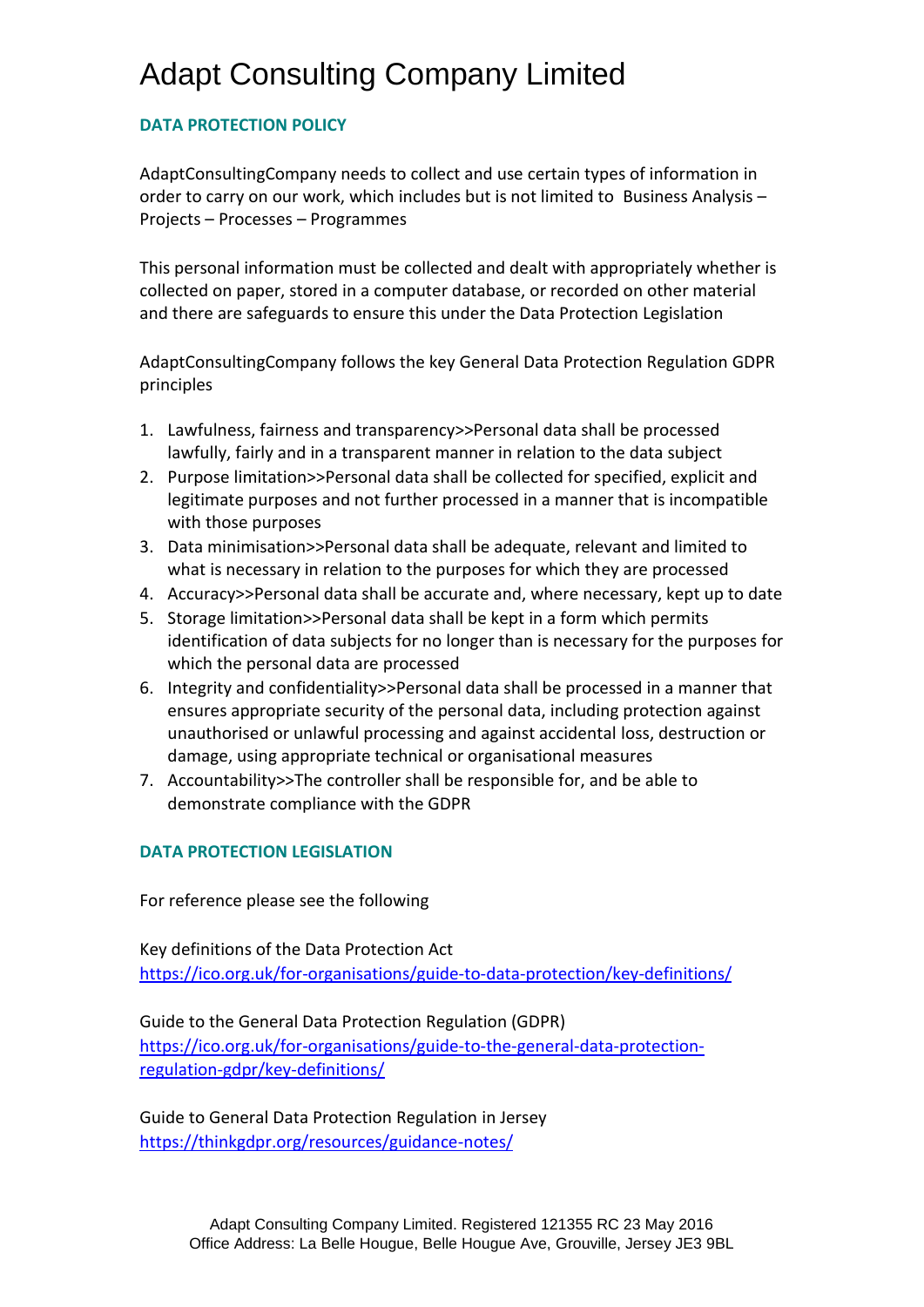### **DATA CONTROLLER**

AdaptConsultingCompany is the Data Controller under the Data Protection Legislation, which means that it determines what purposes personal information held, will be used for. It is also responsible for notifying the Information Commissioner of the data it holds or is likely to hold, and the general purposes that this data will be used for.

### **DISCLOSURE**

AdaptConsultingCompany may share data with other organisations, but only in-sofar-as it is necessary for us to be able to operate and provide services.

We have a Privacy Notice and this sets out the basics. In some cases there may be additional documents - contract, agreement, terms - with more details specific to the person or service.

The Individual/Service User will be made aware how and with whom their information will be shared. There are circumstances where the law demands AdaptConsultingCompany to disclose data (including sensitive data) without the data subject's consent.

These include:

- 1. Carrying out a legal duty
- 2. Protecting vital interests of a Individual/Service User or other person
- 3. The Individual/Service User has already made the information public
- 4. Conducting any legal proceedings, obtaining legal advice or defending any legal rights
- 5. Monitoring for equal opportunities purposes i.e. race, disability or religion

AdaptConsultingCompany regards the lawful and correct treatment of personal information as very important to successful working, and to maintaining the confidence of those with whom we deal. AdaptConsultingCompany intends to ensure that personal information is treated lawfully and correctly.

To this end, AdaptConsultingCompany will adhere to the Principles of Data Protection, as detailed in the Data Protection Legislation, and following the latest guidance generally available from the ICO website

[https://ico.org.uk/for-organisations/guide-to-the-general-data-protection](https://ico.org.uk/for-organisations/guide-to-the-general-data-protection-regulation-gdpr/)[regulation-gdpr/](https://ico.org.uk/for-organisations/guide-to-the-general-data-protection-regulation-gdpr/)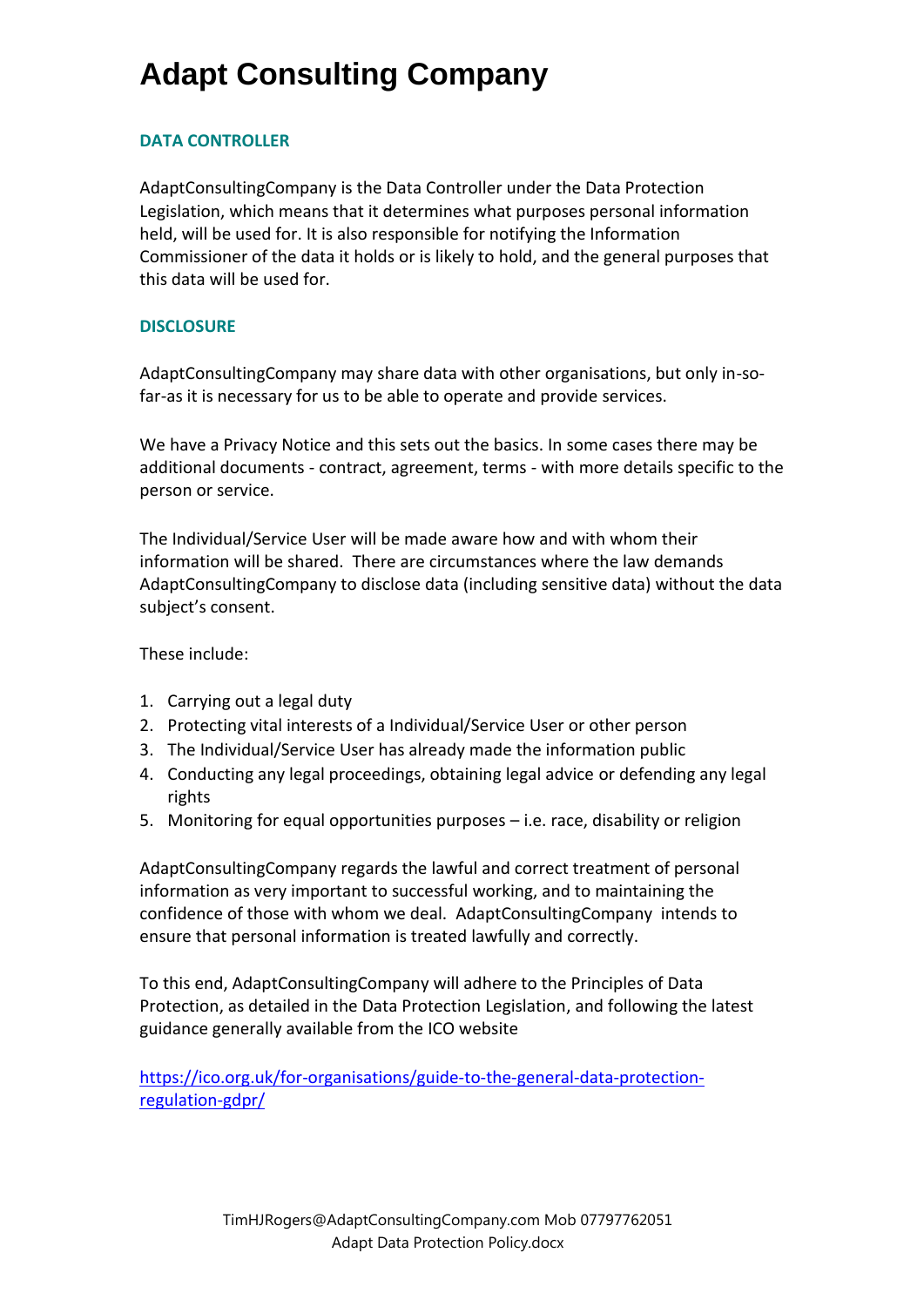Specifically, the Principles require that personal information:

- 1. Shall be processed fairly and lawfully and, in particular, shall not be processed unless specific conditions are met,
- 2. Shall be obtained only for one or more of the purposes specified in the Act, and shall not be processed in any manner incompatible with that purpose or those purposes,
- 3. Shall be adequate, relevant and not excessive in relation to those purpose(s)
- 4. Shall be accurate and, where necessary, kept up to date,
- 5. Shall not be kept for longer than is necessary
- 6. Shall be processed in accordance with the rights of data subjects under the Act,
- 7. Shall be kept secure by the Data Controller who takes appropriate technical and other measures to prevent unauthorised or unlawful processing or accidental loss or destruction of, or damage to, personal information,
- 8. Shall not be transferred to a country or territory outside the European Economic Area unless that country or territory ensures an adequate level of protection for the rights and freedoms of Individuals/Service Users in relation to the processing of personal information.

AdaptConsultingCompany will, through appropriate management and strict application of criteria and controls:

- 1. Observe fully conditions regarding the fair collection and use of information
- 2. Meet its legal obligations to specify the purposes for which information is used
- 3. Collect and process appropriate information, and only to the extent that it is needed to fulfil its operational needs or to comply with any legal requirements
- 4. Ensure the quality of information used

## **DATA COLLECTION**

AdaptConsultingCompany will ensure that data is collected within the boundaries defined in this policy. This applies to data that is collected in person, or by completing a form, or by mutual agreement (eg contract, terms-and-conditions, etc.)

We have a Privacy Notice and this sets out the basics. In some cases there may be additional documents - contract, agreement, terms - with more details specific to the person or service.

When collecting data, AdaptConsultingCompany will ensure that the Individual/Service User: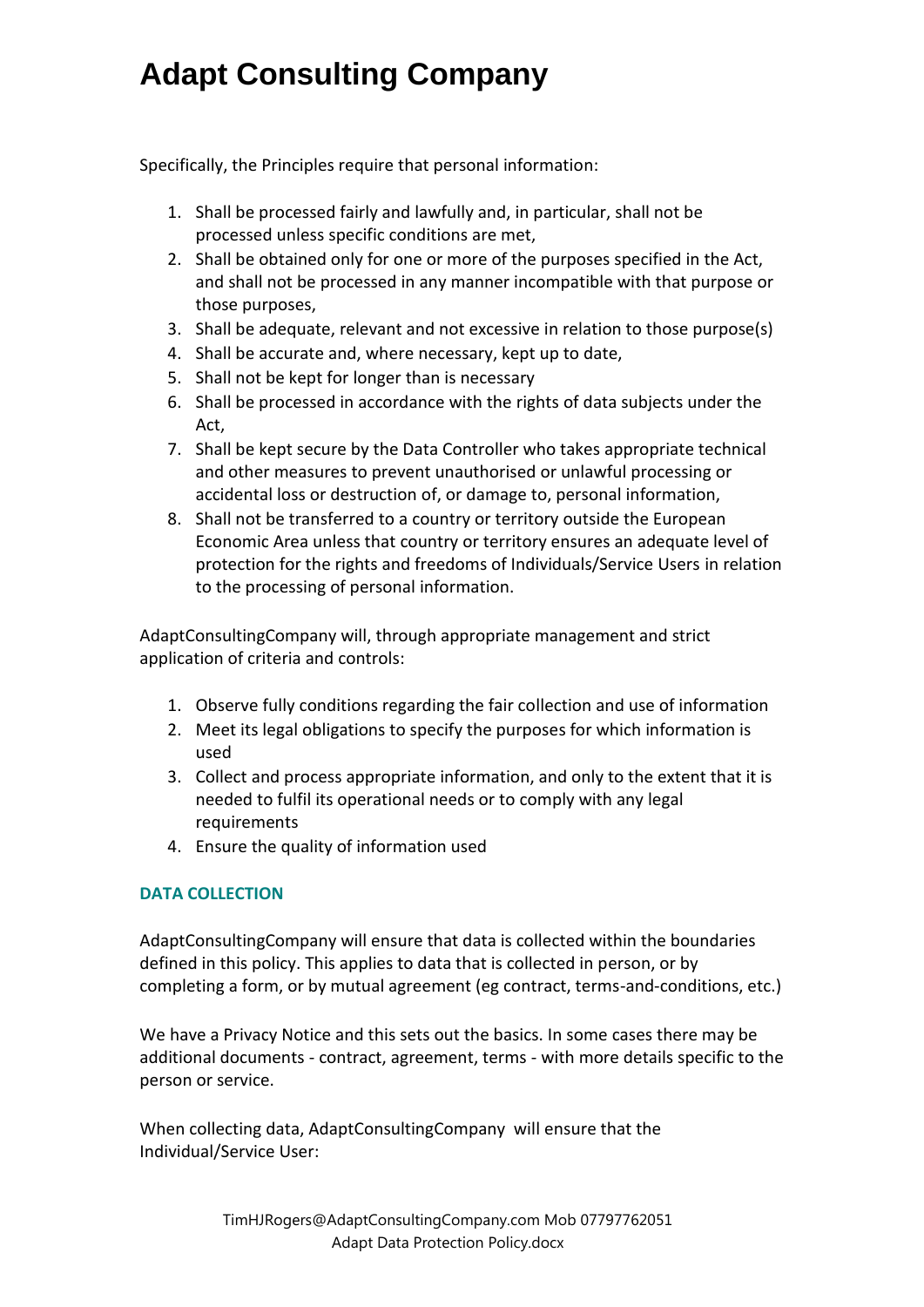- 1. Clearly understands why the information is needed
- 2. Understands what it will be used for and what the consequences are should the Individual/Service User decide not to give consent to processing
- 3. As far as reasonably possible, grants explicit consent, either written or verbal for data to be processed
- 4. Is, as far as reasonably practicable, competent enough to give consent and has given so freely without any duress
- 5. Has received sufficient information on why their data is needed and how it will be used

## **DATA RETENTION AND STORAGE**

Information and records relating to service users will be stored securely and will only be accessible to authorised personnel.

We operate a records retention policy which sees the deletion, archive, return of documents at the point of their expire and in accordance with the policy and processes outlined in the records retention policy.

Information will be stored for only as long as it is needed or required by statute, legislation or regulation and will be disposed of appropriately. For contracts with the States of Jersey we are bound by Freedom of Information FOI, and will act in accordance for States of Jersey Contracts.

Generally data is held 1 year and then archived off-line/culled (shredded). Very few of our contracts go beyond 1 year. In such cases the client work is copied from the 2016 folder onto a 2017 folder before the 2016 folder is archived off-line/culled (Secure encrypted off-line media, which is then kept in a locked cabinet)

We operate a information security policy systems which complies with Cyber Essentials principles

- 1. Secure your Internet connection
- 2. Secure your devices and software
- 3. Control access to your data and services
- 4. Protect from viruses and other malware
- 5. Keep your devices and software up to date

It is AdaptConsultingCompany responsibility to ensure all personal and company data is non-recoverable from any computer system previously used within the organisation, which has been passed on/sold to a third party.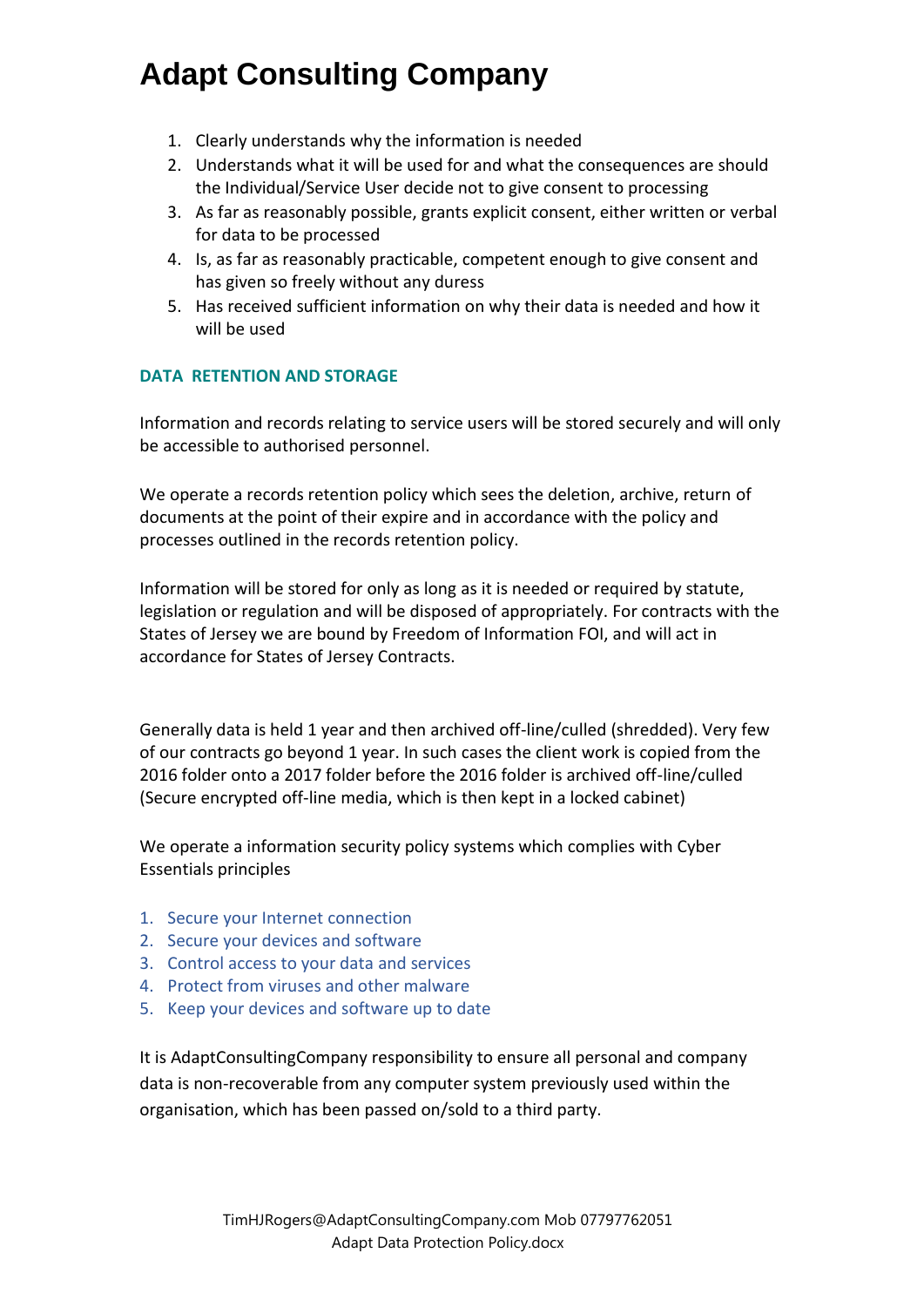### **DATA ACCESS AND ACCURACY**

All Individuals/Service Users have the right to access the information AdaptConsultingCompany holds about them. AdaptConsultingCompany will also take reasonable steps ensure that this information is kept up to date by asking data subjects whether there have been any changes.

In addition, AdaptConsultingCompany will ensure that:

- 1. It has a Data Protection Officer with specific responsibility for ensuring compliance with Data Protection
- 2. Everyone processing personal information understands that they are contractually responsible for following good data protection practice
- 3. Everyone processing personal information is appropriately trained to do so
- 4. Everyone processing personal information is appropriately supervised
- 5. Anybody wanting to make enquiries about handling personal information knows what to do
- 6. It deals promptly and courteously with any enquiries about handling personal information
- 7. It describes clearly how it handles personal information
- 8. It will regularly review and audit the ways it hold, manage and use personal information
- 9. It regularly assesses and evaluates its methods and performance in relation to handling personal information
- 10. All staff are aware that a breach of the rules and procedures identified in this policy may lead to disciplinary action being taken against them

## **DATA TRANSFERS**

No data is \*transferred\* outside the EU, except the use of applications like Microsoft Office, GMail, Hootsuite, GDPR is a key consideration when selecting a service provider and we seek those that confirm that they will keep data private, safe and secure by reference to ISO27001, CyberEssentials or other similar standards.

If the use of Microsoft Office, GMail, Hootsuite, is a concern for clients we can work on the client site, using client systems, and no data will leave the client site. In such circumstances we will operate under the client data-protection, information security or other relevant standards as an explicit term of the contract.